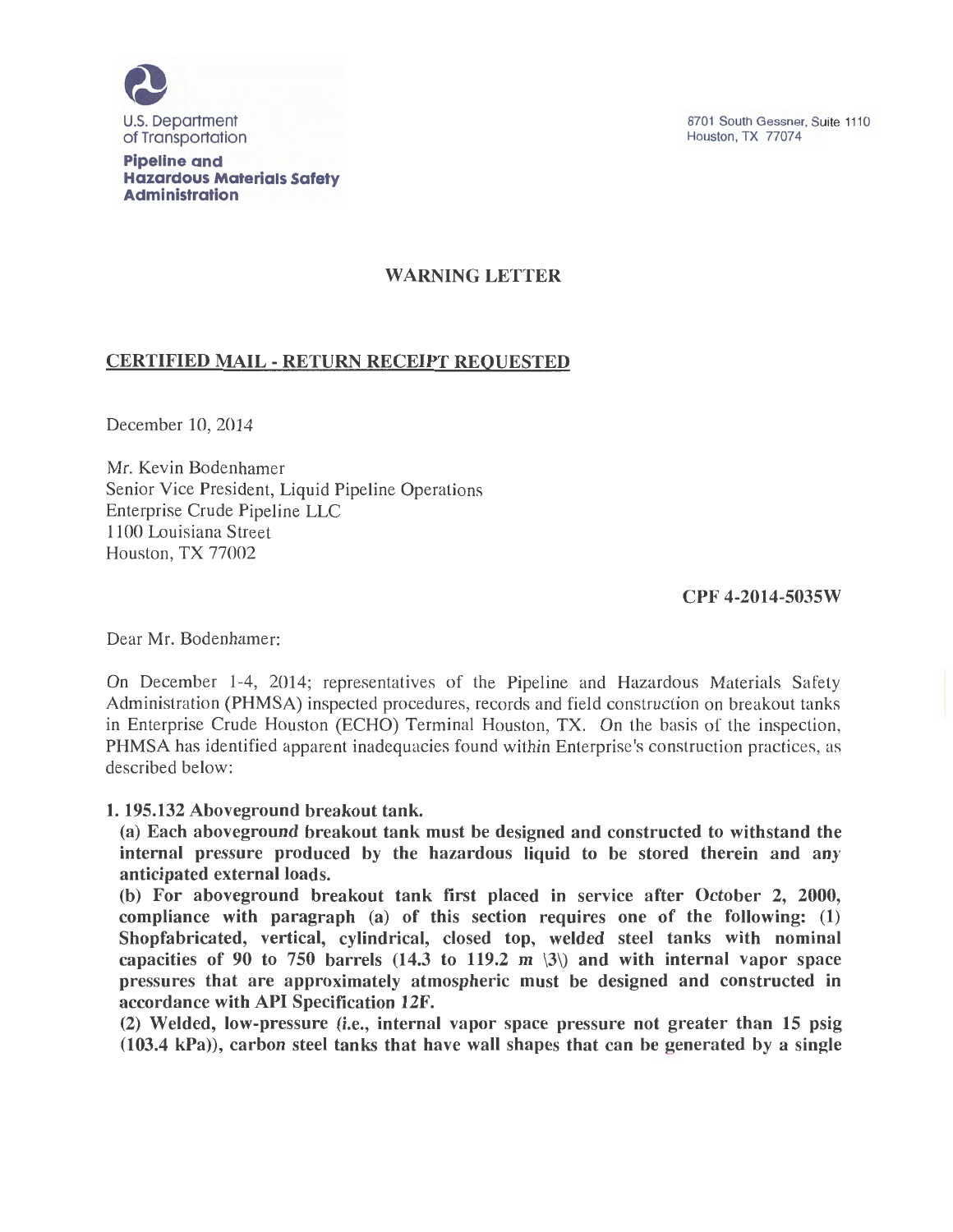vertical axis of revolution must be designed and constructed in accordance with API Standard 620.

(3) Vertical, cylindrical, welded steel tanks with internal pressures at the tank top approximating atmospheric pressures (i.e., internal vapor space pressures not greater than 2.5 psig  $(17.2 \text{ kPa})$ , or not greater than the pressure developed by the weight of the tank roof) must be designed and constructed in accordance with API Standard 650.

(4) High pressure steel tanks (i.e., internal gas or vapor space pressures greater than 15 psig  $(103.4 \text{ kPa})$ ) with a nominal capacity of 2000 gallons  $(7571 \text{ liters})$  or more of liquefied petroleum gas (LPG) must be designed and constructed in accordance with API Standard 2510.

Enterprise failed to achieve compliance with API-650 Section 5.7.4.3 and its own Engineering Standards and Specifications, STD.5600 Section 5.7.4.1, by welding name plate bracket assemblies to thickened, post weld heat treated (PWHT) shell inserts after they were installed into the shell of tanks 3901, 3902, 3903, 3904, 3905, and 3906. Small attachments are allowed to be welded to PWHT assemblies under API-650 Section 7.2.1.11, but the name plate assemblies were attached to the inserts by welding reinforcing plates that are approximately 4" wide by 8" long. These reinforcing plates do not fit the description of small attachments as described in API-650 Section 7.2.1.11. By welding the name plate assemblies to the inserts after heat treatment the inserts can no longer be considered thermally stress relieved as an assembly prior to installation into the tank shell, which is required by the aforementioned standards. Enterprise must discontinue the practice of welding of large attachments to thickened, post weld heat treated (PWHT) shell inserts and abide by the requirements of Part 195, API-650 and its own Engineering Standards and Specifications.

#### 2. 195.132 Aboveground breakout tank.

(a) Each aboveground breakout tank must be designed and constructed to withstand the internal pressure produced by the hazardous liquid to be stored therein and any anticipated external loads.

(b) For aboveground breakout tank first placed in service after October 2, 2000, compliance with paragraph (a) of this section requires one of the following:  $(1)$ Shopfabricated, vertical, cylindrical, closed top, welded steel tanks with nominal capacities of 90 to 750 barrels (14.3 to 119.2 m  $\langle 3 \rangle$ ) and with internal vapor space pressures that are approximately atmospheric must be designed and constructed in accordance with API Specification 12F.

(2) Welded, low-pressure (i.e., internal vapor space pressure not greater than 15 psig (103.4 kPa)), carbon steel tanks that have wall shapes that can be generated by a single vertical axis of revolution must be designed and constructed in accordance with API Standard 620.

(3) Vertical, cylindrical, welded steel tanks with internal pressures at the tank top approximating atmospheric pressures (i.e., internal vapor space pressures not greater than 2.5 psig (17.2 kPa), or not greater than the pressure developed by the weight of the tank roof) must be designed and constructed in accordance with API Standard 650.

(4) High pressure steel tanks (i.e., internal gas or vapor space pressures greater than 15 psig  $(103.4 \text{ kPa})$ ) with a nominal capacity of 2000 gallons  $(7571 \text{ liters})$  or more of liquefied